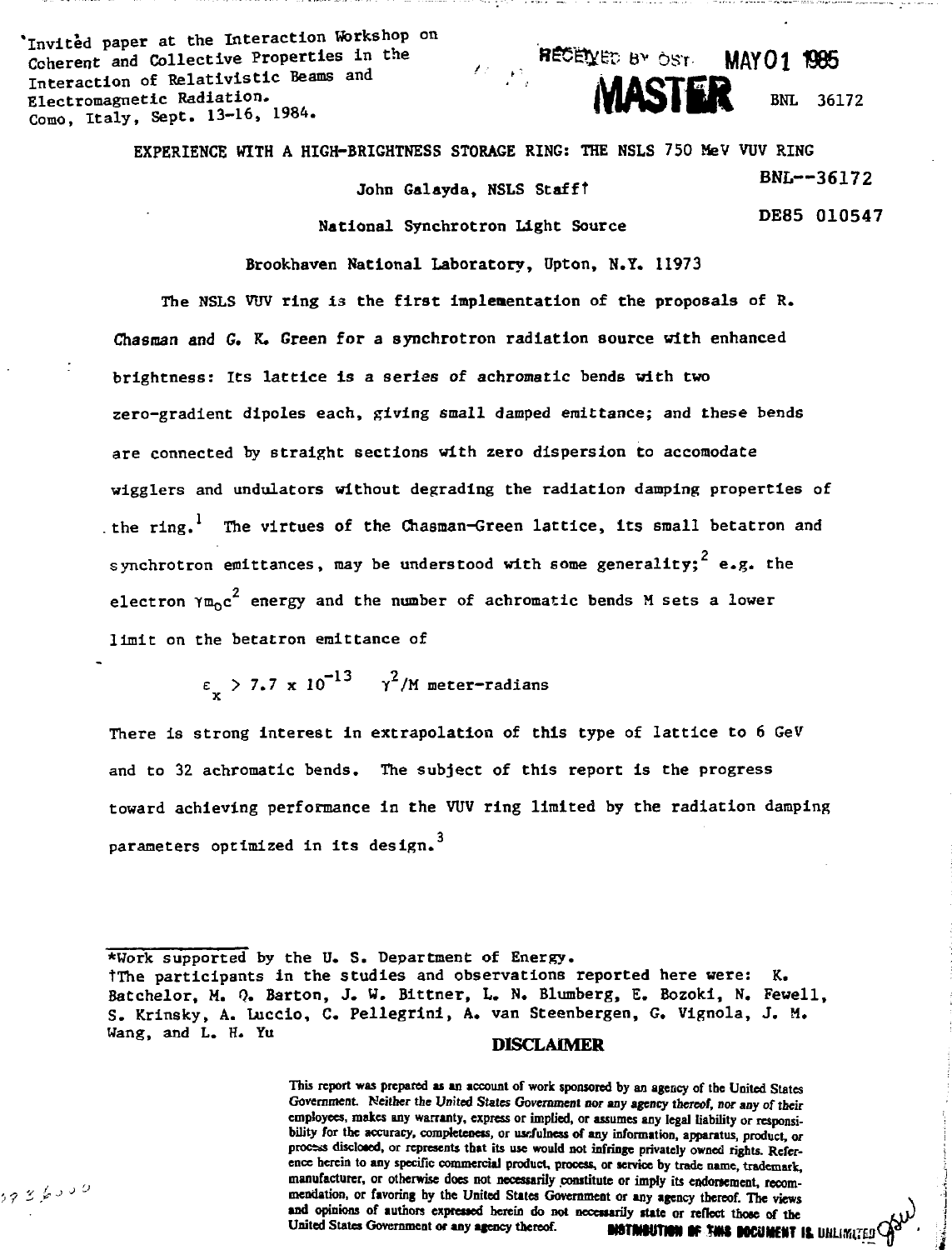**The VUV ring characteristics are listed in Table X. The operating energy has been raised fron the original design specification of 700 MeV to 750 MeV, to provide soaewhat harder radiation for an X-ray lithography exper**iment. At present, one of the two available dispersionless straight sections contains a rare-earth cobalt undulator<sup>4</sup> with 38 periods. 65 mm each. Its gap **contains a rare-earth cobalt undulator with 38 periods, 65 m each. Its gap** is varied to provide  $K$  values to 2.4. With the VUV ring operating at 250 **is varied to provide K values to 2.4. With the VUV ring operating at 250** NeV, this magnet supplies 3500 Å light for the Brookhaven free electron laser **KeV, this magnet supplies 3500 A light for the Brookhaven free electron laser** experiment.<sup>5</sup> Recently, the undulator has also been providing 500 - 1000 Å radiation to other experimentors during 750 MeV operation. The remaining in**radiation to other experinentors during 750 MeV operation. The remaining in**sertion will accommodate an undulator for a transverse optical klystron **sertion will accommodate an undulator for a transverse optical klystron** experiment.<sup>5</sup> At present, the ring performance may be summarized as follows: **experiment. At present, the ring performance may be summarized as follows:**

**The maximum current stored in the VUV ring during the 750 MeV operation is 400 milltamperes in one bunch and 385 mA in three equally spaced bunches. In either case, the horizontal emittance is 1.7 x 10" meter-radians, and is practically independent of current. This is consistent with the emittance** expected from quantum fluctuations in the synchrotron radiation. The verti**expected from quantum fluctuations in the synchrotron radiation. The vertical emittance is usually about 1.2 x 10 meter-radians. It is weakly dependent on current and on the number of bunches. Ion trapping is believed to be the cause of the current dependence of the vertical emittance and the current dependent vertical time spread observed with three bunches stored. Beam lifetime is consistent with the expected loss rate from Touechek scattering and scattering from the residual gas. Multibunch longitudinal instability appeared at 2 mA, and has been controlled by damping of parasitic modes and by feedback. The highest peak current observed to date is 62 amperes. The**

 $\sim$   $\sim$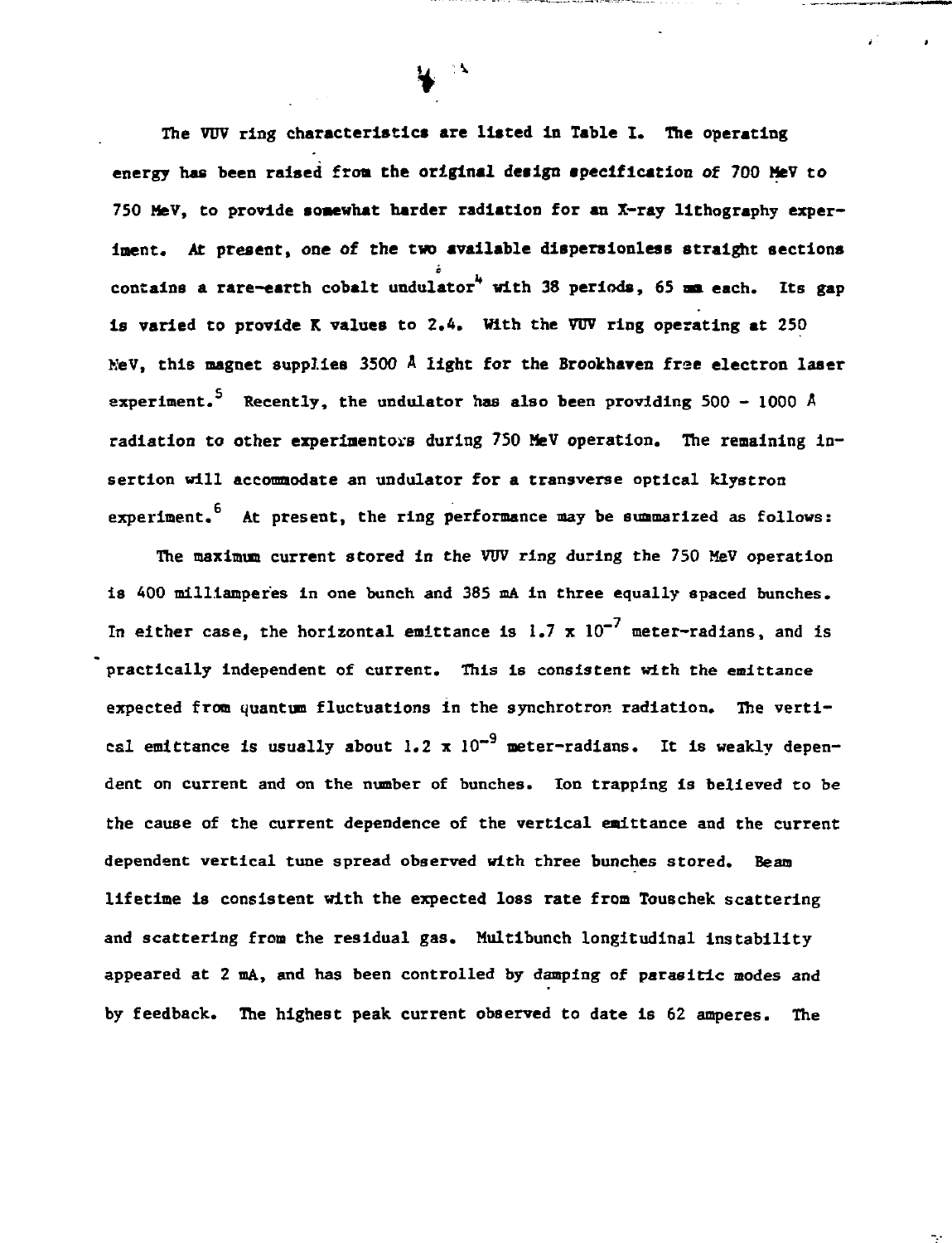**bunch length increase linearly with current, and reaches 980 picoseconds FWHM with 400 mA in one bunch. The following is a list of phenomena associated with the performance linits of the ring.**

# **COUPLED BUNCH INSTABILITY**

**The first coherent instability observed was coupled-bunch synchrotron filiations driven by parasitic nodes in the RF cavity. The expected and** observed threshold of the instability was  $2 \text{ mA}^7$ ,  $8$  It was still possible to store 200 mA; the synchrotron oscillations at this current reached a limit of 0.75 nsec. Damping antennae, designed by Norman Fewell.<sup>9</sup> have been installed in the RF cavity, and the instability threshold is now  $20 - 40$  mA, depending on cavity tuner position. The antennae couple to electric fields in the cavity, and are located in regions of relatively snail electric fields for the accelerating mode. The antennae are matched to 50 ohms and further decoupled from the fundamental mode by water cooled shcrted-stub filters. The antennae reduce the impedance of the most important higher modes by  $15 -$ 40 dB, while neglegibly reducing the 0 of the fundamental.

The threshold is moved beyond 385 mA in three bunches by a feedback system. The detectors of this system were designed and tested in prototype by F. Pederson, and are similar to those used in the CERN PS booster.  $^{10}$ alternative to this method for controlling coupled bunch instability, a tune splitter cavity, has been installed in the ring. It will be driven to 2.8 kilovolts at 235 MHz, the fortieth harmonic of the rotation frequency. This cavity has a shunt impedance of 2000 ohms, an unloaded 0 of 40 and a resonant frequency midway between the fortieth and forty-first rotation harmonic. The shunt impedance and resonant frequency were chosen to insure cancellation of the contribution of this cavity to the risetime of all coupled bunch modes.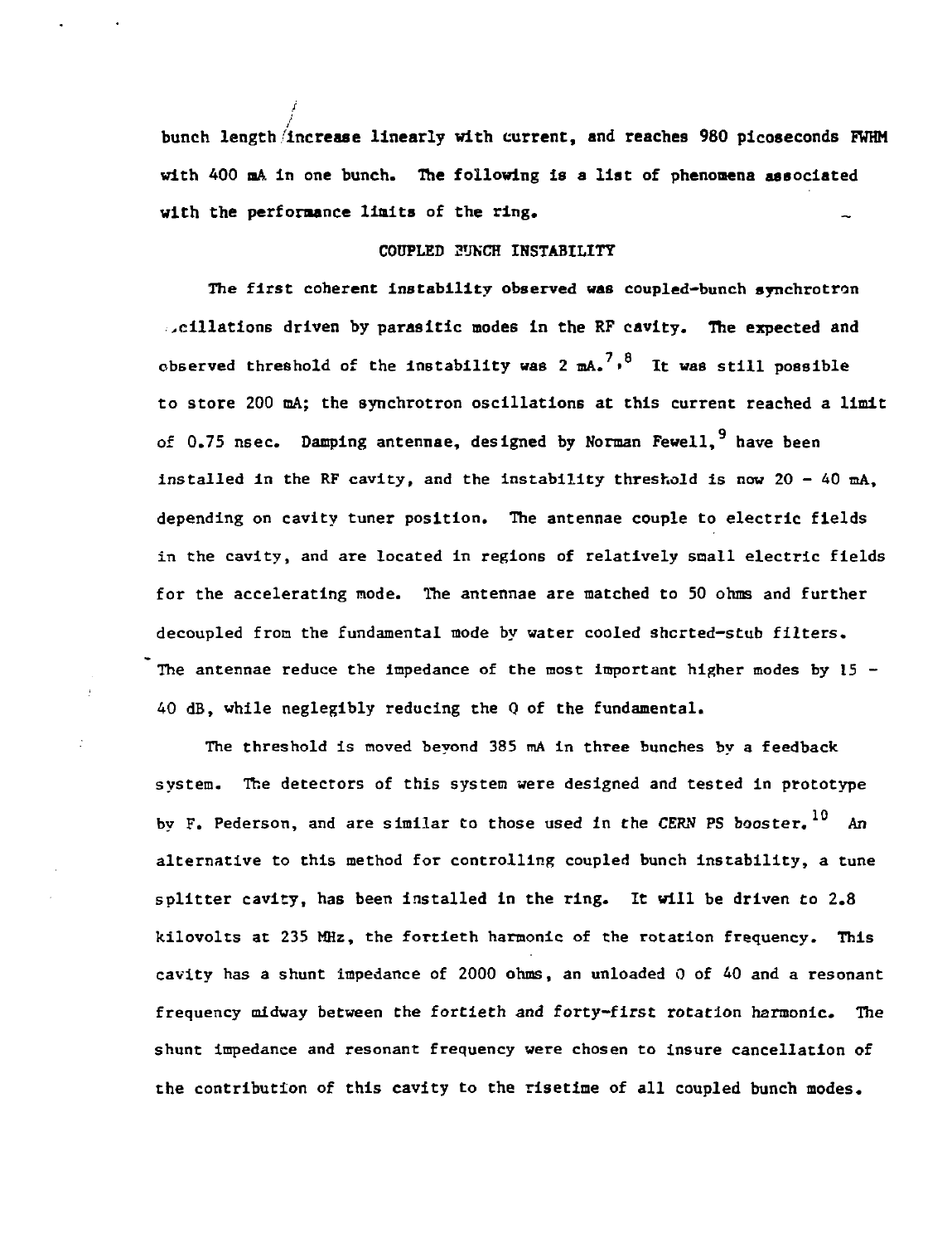**The current limit of 385 oA in three bunches is believed to be set by a** vertical betatron instability driven by a deflecting mode in the RF cavity. **This 506 MHz node is one of the few resonances daaped less than 20 dB; modifications of the cavity temperature control should shift the center frequency of this mode away from the betatron sideband.**

**BUNCH LENGTH, DEPRESSION OF THE SYNCHROTRON TONE**

Bunch length measurements were done at 750 MeV for stored currents up to **380 mA in one bunch, using a Hamamatsu photodiode and a stripline monitor. The highest peak current observed was 62 amperes. Figure (1) shows bunch length versus current. The data is better approximated by a straight line** than by  $I^{1/3}$  dependence. Observations of the noise in the synchrotron **sidebands show that, as the beam current is increased, the narrow synchrotron line broadens dramatically and its maximum, though poorly defined, shifts downward in frequency. This is demonstrated in Fig. (2). If the shifted synchrotron tune is interpreted as the incoherent synchrotron tune, and the bunch length data is reasonably well fit by turbulent bunch lengthening with a ring impedance Z/n » 0.7 ohms. A more reliable characterization of the ring impedance will be possible when data on energy spread an bunch length at several energies has been collected.**

**The 400 nA current limit with one bunch is consistent with the usual injection rate and the high Touschek scattering race. At present, no coherent instability is clearly associated with this limit.**

 $\mathbf{r}$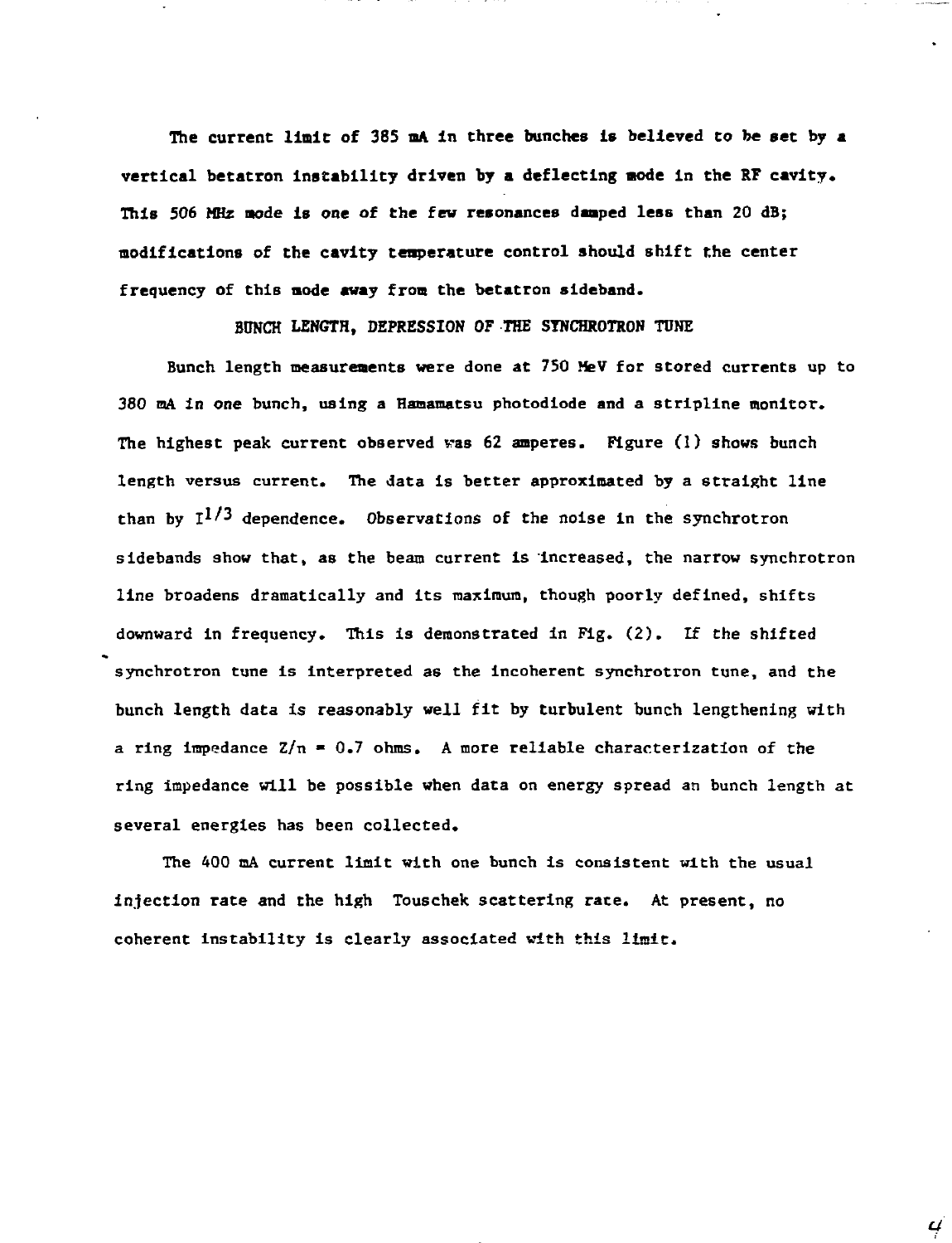# **BEAM LIFETIME**

**An effort has been made to separate the effects of Touschek scattering and residual gas scattering at 750 MeV. Both processes produce a fractional beam loss rate d(ln I)/dt which has a linear dependence on average ring current, due to the current dependence of the gas pressure in the ring. The fractional Touschek loss rate is distinguished by its linear dependence on the Inverse of the volume occupied by the bean. This volume was varied by changing the number of stored bunches and by changing the linear coupling with** skew quadrupoles. With 1.8 mA in one bunch, the lifetime is 1200 minutes with the vertical beam size  $\sigma y = 0.22$  mm and 1040 minutes for  $\sigma y = 0.12$  mm. If the **difference in lifetime is due to Touschek scattering, the residual gas scattering lifetime at this current would be 1470 minutes. Eased on gas** composition measurements of Mathewson<sup>11</sup> and the gas scattering calculation of Pellegrini,<sup>12</sup> we infer a pressure of 0.85 nanotorr at this current. Fig. (3) **shows the dependence of beam loss rate on current for one or three stored bunches. With one bunch stored and skew quadrupole settings optimized, the** vertical beam size was  $0.12 \text{ mm } \leq \sigma_{\text{v}} \leq 0.14 \text{ mm}$ , corresponding to  $1.0 \times 10^{-9}$  $\langle \epsilon_{\rm y} \langle 1.4 \times 10^{-9} \rangle$  meter-radians. With three bunches stored, 0.13 mm  $\langle \sigma_{\rm y} \rangle$  $\leq$  0.19 mm, corresponding to 1.2 x 10<sup>-9</sup>  $\leq$   $\varepsilon_{v}$   $\leq$  2.5 x 10<sup>-9</sup> meterradians. In both cases,  $\varepsilon_{\mathbf{x}} = 1.7 \times 10^{-7}$  meter-radians. The physical aperture of the ring was set by the 28 mm full gap of the FEL undulator during these measurements. The lowest curve is the result of extrapolating the loss rate to an infinite number of bunches; this should give the loss rate due to residual gas scattering. Evidently, gas scattering contributes about 30% of the beam loss rate with three bunches. The calculated Touschek loss rate for the worst case, one bunch with  $\sigma y = .13$  mm, is also shown. This plus the gas scattering curve agree with the measured lifetime within 20%.<sup>13</sup>

**curve agree with the measured lifetime within 202.**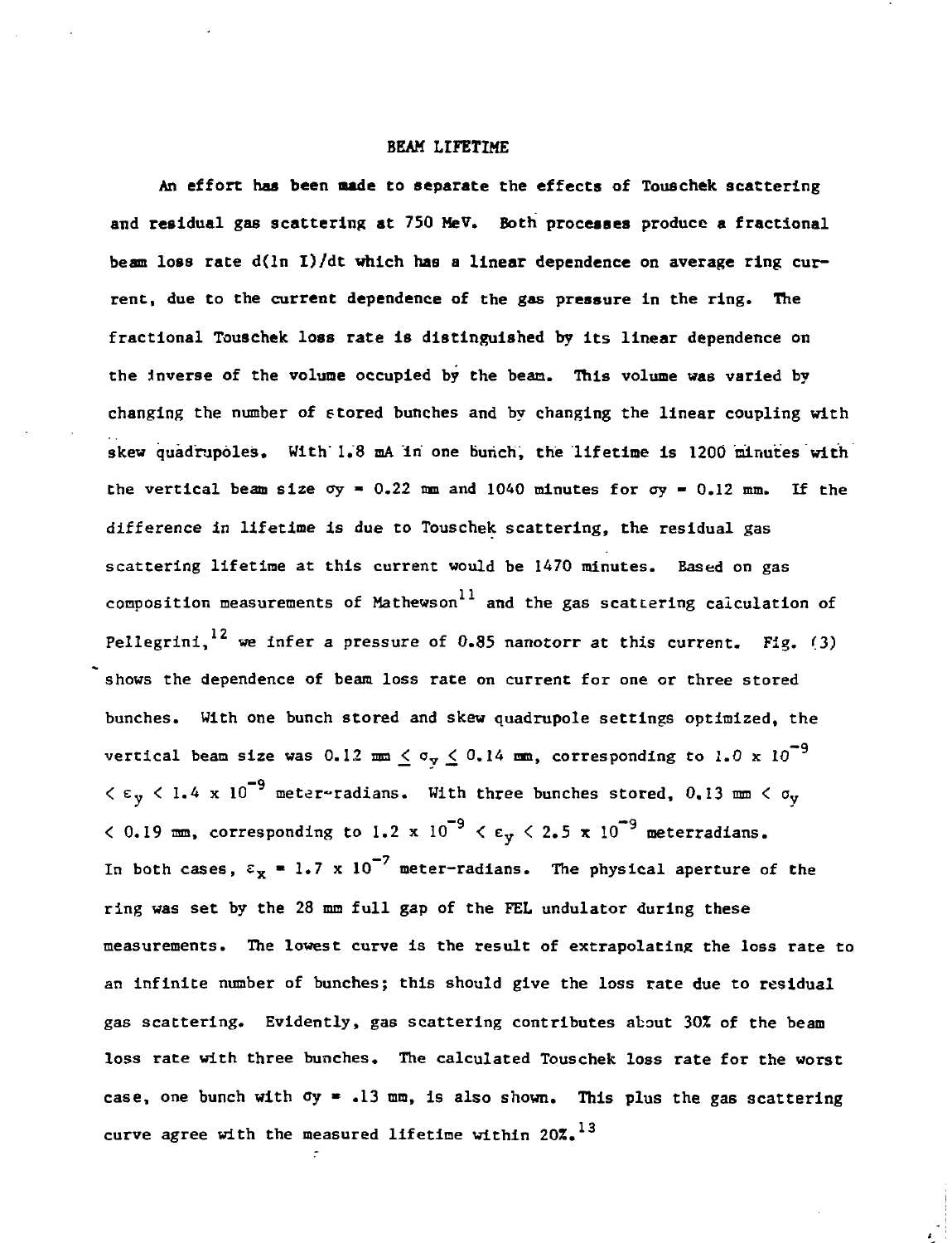**Beam lifetime occasionally changes abruptly froai several hours to five minutes during operations. This has begun at any current above 100 nA and Is always associated with an increase in the vertical beam size by a factor of two or three. In aany cases this reduction in lifetime is acconplanled by an increase in vertical tune spread. Also it is often preceded by the opening of an experimental beanllne, and a change in ring pressure too small by orders of magnitude to account for the bean loss. The lifetime can be restored to normal by exciting a large amplitude betatron oscillation in the beam. Otherwise, the bean continues to decay to zero current. These symptoms could be explained by trapping of heavy ions in the bean. The worst vertical tune spread observed, 5vy » 0.03 FHHM, would require a density of single-charged ions of about 8 nanotorr. Assuming the same composition as** the residual gas, the beam loss would be increased by  $d(ln I)/dt = 1/(160$ **minutes). Heavier ions would be preferentially trapped, so the effect on lifetime could be worse.**

**An alternative explanation for the abrupt change to short lifetime has been put forth by A. Maschke. He suggests that a speck of solid material (e.g. a 10 micron particle of titanium) would, while falling through the beam, accumulate a large enough charge to be confined within the beam. The speck would melt in about 10 milliseconds and expand or fragnent. Thus the smaller fragments could be levitated even as the beam current decreases.**

#### **250 MeV OPERATION**

For the free electron laser experiment, the undulator is closed to 21 mm **full vertical aperture and injection takes place at 750 MeV. Currents up to 200 mA with 120 minute lifetime have been obtained without effort. The expected lifetime at 250 MeV is 30 minutes. However, during rampdown, vertical beam growth and precipitous loss of current take place below A00 MeV, with a**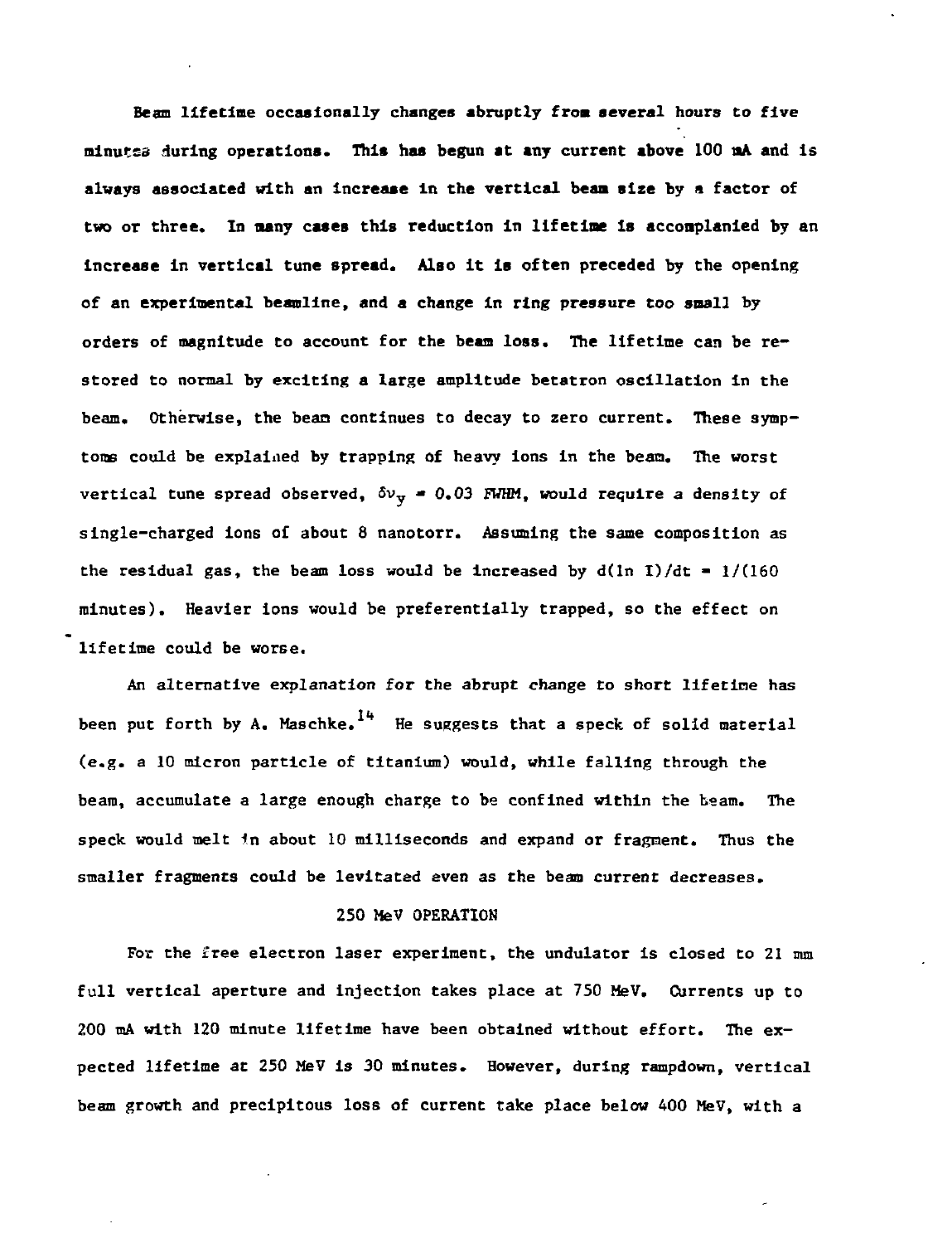**lifetime as short as 5 minutes. This short lifetime does not i.nprove even with only 10 - 20 microaaps remaining. By contrast, with the undulator open, 60 mA and a 30 ainute lifetime were easily achieved. The vertical beaa blowup may be cured by continous excitation of horizontal betatron oscillations, improving the lifetime to IS minutes. This ion trapping is believed to be partially responsible for the anomalous loss rate; However, it seems unlikely** that ion trapping should be **important with only** a **few microamps stored.**

The FEL undulator **is** at present removed from the ring for mechanical repairs. Before re-installation, extra pumps will be added to the magnet vacuum vessel. The magnet field will be measured again to search for possible causes for the short lifetime phenomenon.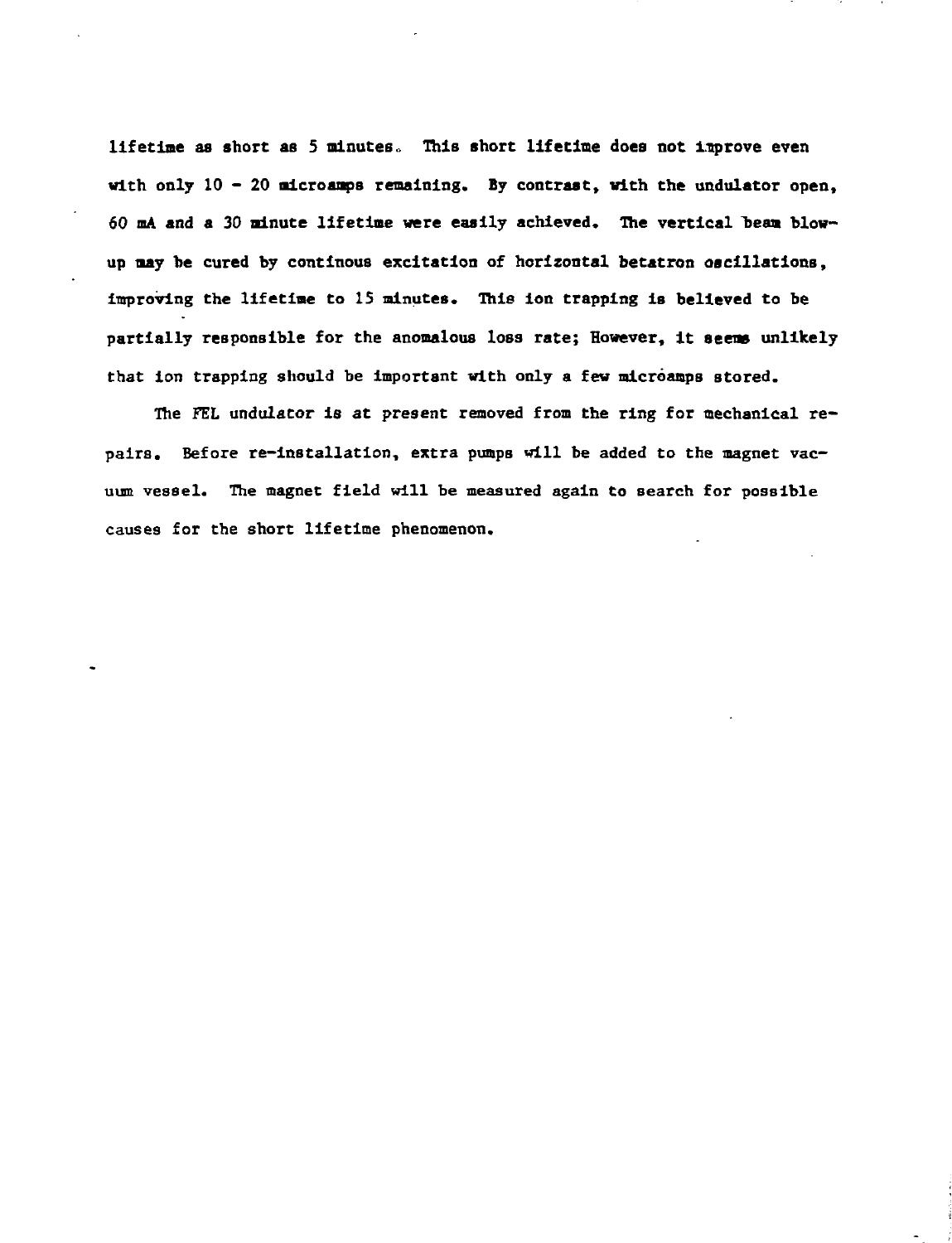#### **REFERENCES**

- **1. R. Chasaan, G. X. Green and E. M. Rove, IEEE Trans. Muc. Sci. NS-22. 1765 <1975).**
- **2. S. Krinsky, "Some Consents on Che Design of Electron Storage Rings for Free Electron Lasers," AIP Conference Proceedings Number 118, Subserles on Optical Science and Engineering Nunber 4, Free Electron Generation of Extreme Ultraviolet Coherent Radiation, edited by J. M. J. Madey and C. Pellegrini, American Institute of Physics, New York (1984).**
- **3. L, Blumberg, J. Bittner, J. Galayda, R. Reese, S. Krinsky, J. Schuchman and A. van Steeubergen, IEEE Trans. Nuc. Sci. RS-26, 3842 (1979).**
- **4. J. P. Blewett, L. N. Blumberg, A. J. Campillo, R. P. DiNardo, H. C. H. Hsieh, S. Krinsky, A. Lurrcio, C. Pellegrini, J. Schuchman, P. Z. Takacs, A. van Steenbergen, IEEE Trans. Nuc. Sci. NS-28, 3166 (1981).**
- **5. A. Lucclo, "Status and Perspectives of the FEL Experiment at Brookhaven, BNL-30108.**
- **6. B. M. Kincaid, R. R. Freeman, C. Pellegrini, A. Luccio, S. Krinsky, A. van Steenbergen and F. DeMartinl, "The Transverse Optical Klystron Experiment at NSLSs Laser Harmonics into the XUV," AIP Conference Proceedings 118, subseries 4, op. cit.**
- **7. T. E. M. Meijssen, "Theory and Calculations of Synchrotron Instabilities and Feedback-Mechanism," BNL-30134.**
- **8. J. N. Galayda, "Status of the National Synchrotron Light Source," IEEE Trans. Nuc. Sci. NS-30. 3109 (1983).**
- **9. N. Fewell, Zhou Wen, "high Order Mode Damping in the NSLS Accelerating RF Cavities by the Use of Camping Antenna,: to be submitted to the 1985 Particle Accelerator Conference In Vancouver, Canada.**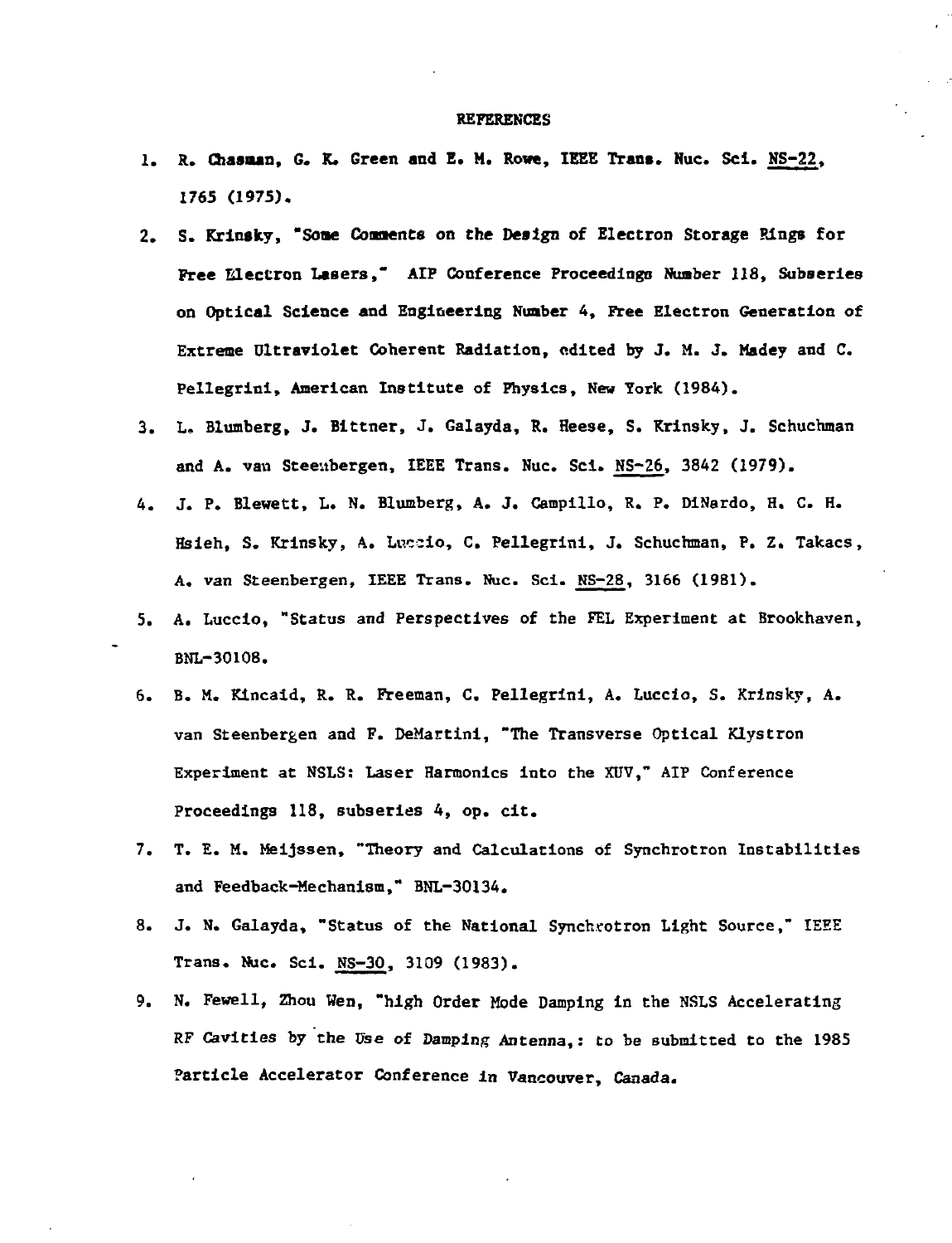- **10. B. Krlegbaum and F. Pederson, :Electronlcs fot the Longitudinal Active Damping System for the CERN PS Booster," IEEE Trans. Nuc. Sci. NS-24. 1695 (1977).**
- **11. A. G. Mathewson, "VUV Ring Vacuum Performance on August 2, 1984," NSLS Tech. Note 181 (13-August 1984).**
- **12. C. Pellegrini, "Gas Scattering Lifetime in VUV Ring," NSLS Technical Note 150 (1-January 1984).**
- **13. C. Y. Yao, "Multiple Touschek Lifetime for VUV Ring," NSLS Technical Note 94 (3-June 1981).**
- **14. A. Maschke, "On Abrupt Lifetime Shortening in Electron Storage Rings," BNL Heavy Ion Fusion Technical Note 84-1 (2-May 1984).**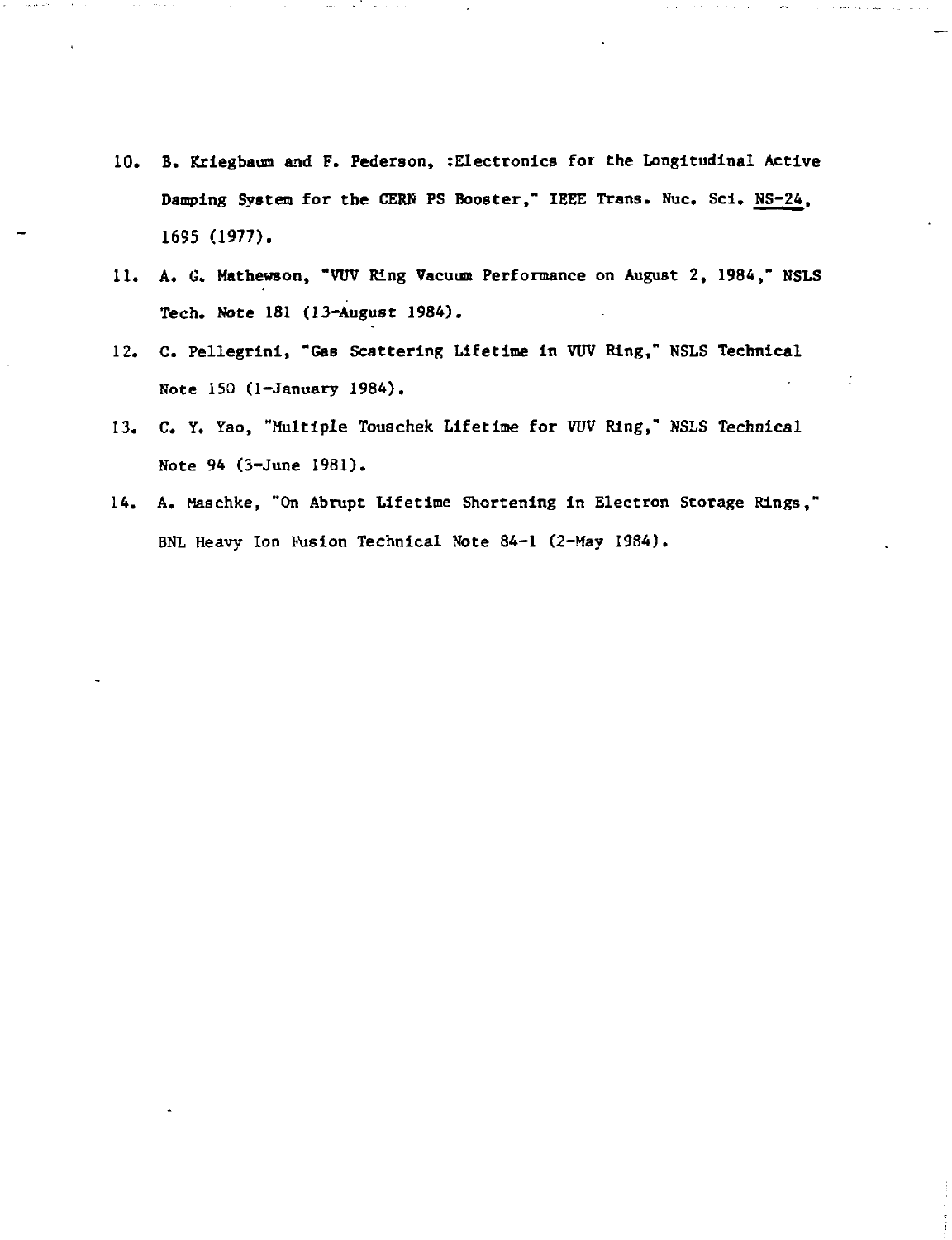| Energy<br>Design current<br>$\lambda_c$ ( $\epsilon_c$ )                                                                                                                                                                                                                       | $0.75$ Gev<br>1 A $(1.06 10^{12} e^{-})$<br>31.6 Å (390 eV)                                                              |
|--------------------------------------------------------------------------------------------------------------------------------------------------------------------------------------------------------------------------------------------------------------------------------|--------------------------------------------------------------------------------------------------------------------------|
| $B(\rho)$<br>Circumference<br>$^{\tau}$ orb (h)                                                                                                                                                                                                                                | 1.3 T (1.91 n)<br>$51.02$ m<br>$170.2$ nsec $(9)$                                                                        |
| Damping times                                                                                                                                                                                                                                                                  | $\tau_x = \tau_y = 17$ msec; $\tau_c = 9$ msec                                                                           |
| Lattice structure<br>Number of superperiods<br>Long straights<br>Magnet complement                                                                                                                                                                                             | Separated function, doublets<br>4<br>$3.26$ m<br>8 B (1.5 m)<br>$24 \t0 (0.3 m)$<br>12 S (0.20 m)                        |
| Betatron tunes: $v_x$ , $v_y$                                                                                                                                                                                                                                                  | 3.12; 1.17                                                                                                               |
| βs in long straights<br>$\beta_x$ , $\beta_y$ in dipole (center)                                                                                                                                                                                                               | 11.6; 7.6 m<br>1.5; 14.0 m                                                                                               |
| Maximum $\beta_{\mathbf{x}}, \beta_{\mathbf{y}}$ values                                                                                                                                                                                                                        | 11.9; 15.0 m                                                                                                             |
| Maximum X <sub>p</sub> value                                                                                                                                                                                                                                                   | 1.5 m                                                                                                                    |
| Momentum compaction<br>Horizontal damped emittance (750 MeV)<br>Energy loss per turn<br>Frequency<br>Harmonic number<br>Number of cavities<br>Shunt impedance/unit<br>Cavity Q<br>Power source (tetrode)<br>Effective peak cavity voltage<br>Synchrotron oscillation frequency | 0.023<br>1.7 x $10^{-7}$ mrad<br>14.7 KeV<br>52.88 MHz<br>9<br>1<br>≃ 1MΩ<br>$= 10,000$<br>50 kW<br>100 kV<br>$12.8$ KHz |
| υ<br>s                                                                                                                                                                                                                                                                         | $2.2 \, 10^{-3}$                                                                                                         |
| Natural bunch length (20)                                                                                                                                                                                                                                                      | $0.26$ nsec                                                                                                              |

**Table 1 VUV Storage Ring Parameters**

 $\gamma$  , and  $\gamma$  is a simple operator

 $\alpha$ 

 $\mathbf{r}$ 

| Table 2<br>VUV Ring Performance   |                                                        |
|-----------------------------------|--------------------------------------------------------|
|                                   |                                                        |
| Typical charging current          | 300 mA                                                 |
| Maximum current (single bunch)    | $400$ mA                                               |
| Lifetime at 1 mA, one bunch       | 1200 minutes                                           |
| Lifetime at 200 mA, three bunches | 85 minutes<br>1.7 x $10^{-7}$ meter-radian             |
| Horizontal beam emittance         |                                                        |
| Vertical beam emittance           |                                                        |
| (single bunch, $I < 150$ mA)      | $1 \times 10^{-9}$ mrad meter-radians                  |
| Vertical beam emittance           |                                                        |
| (three bunches, $I \leq 380$ mA)  | $\varepsilon_y$ < 2.5 x 10 <sup>-9</sup> meter-radians |

 $\overline{1}$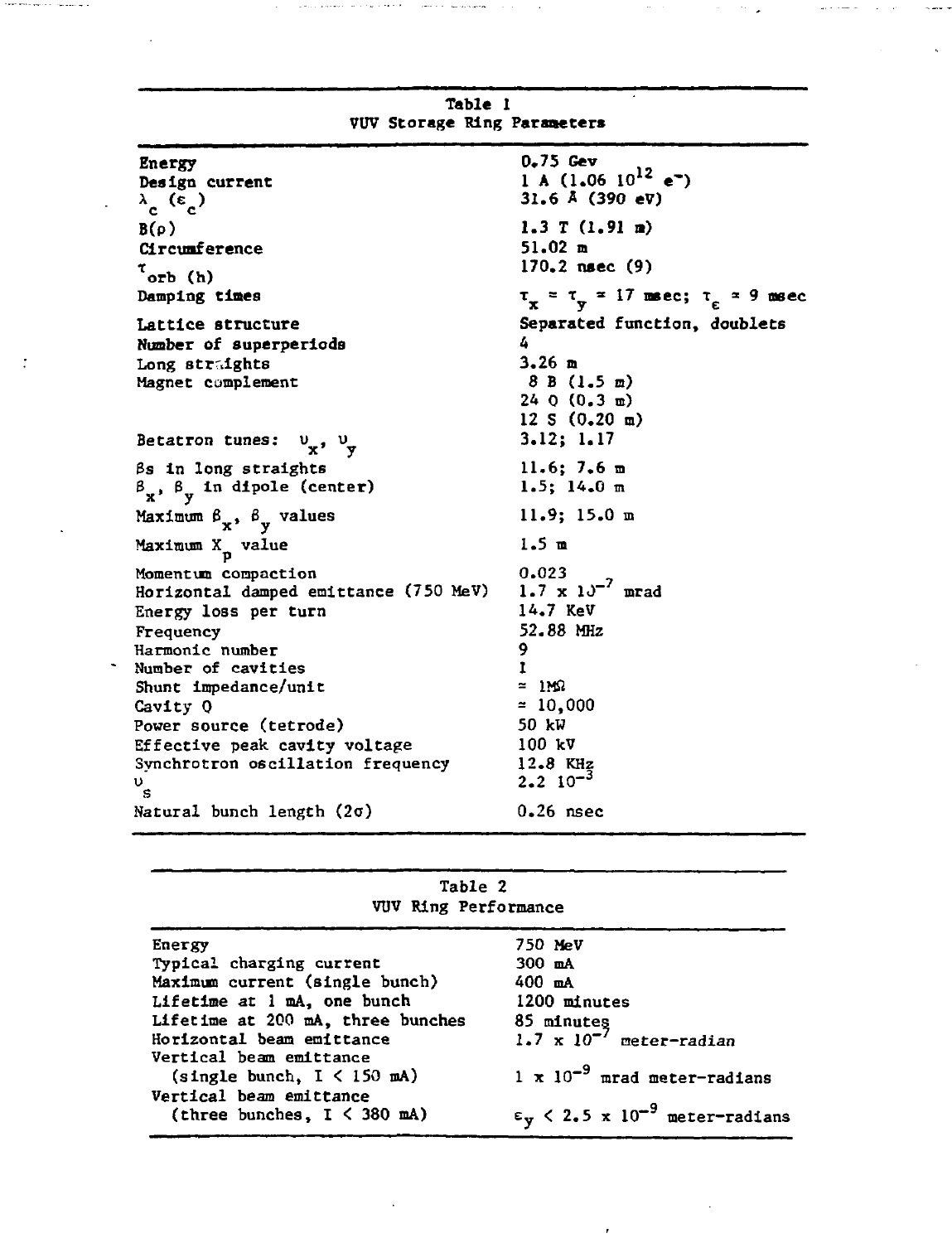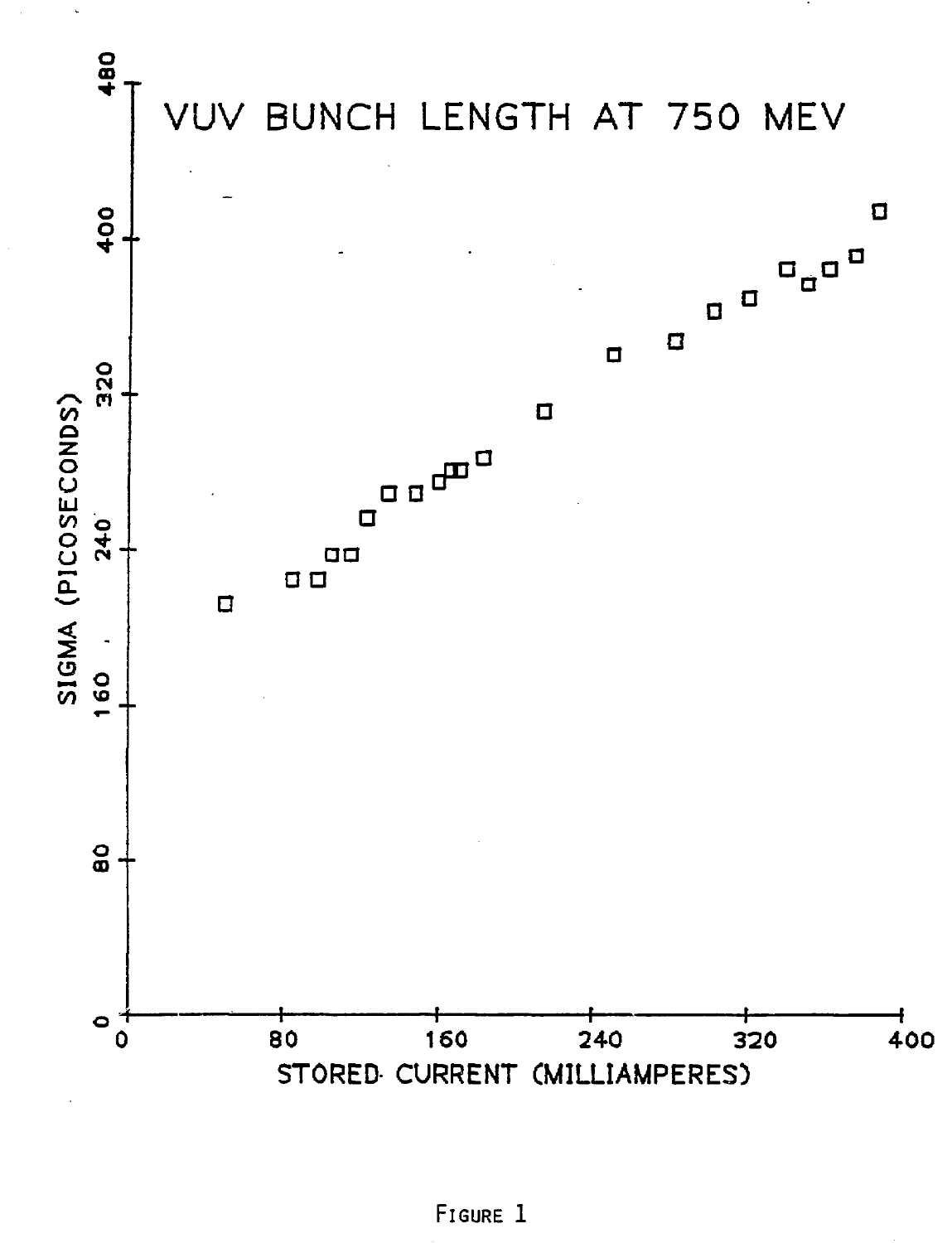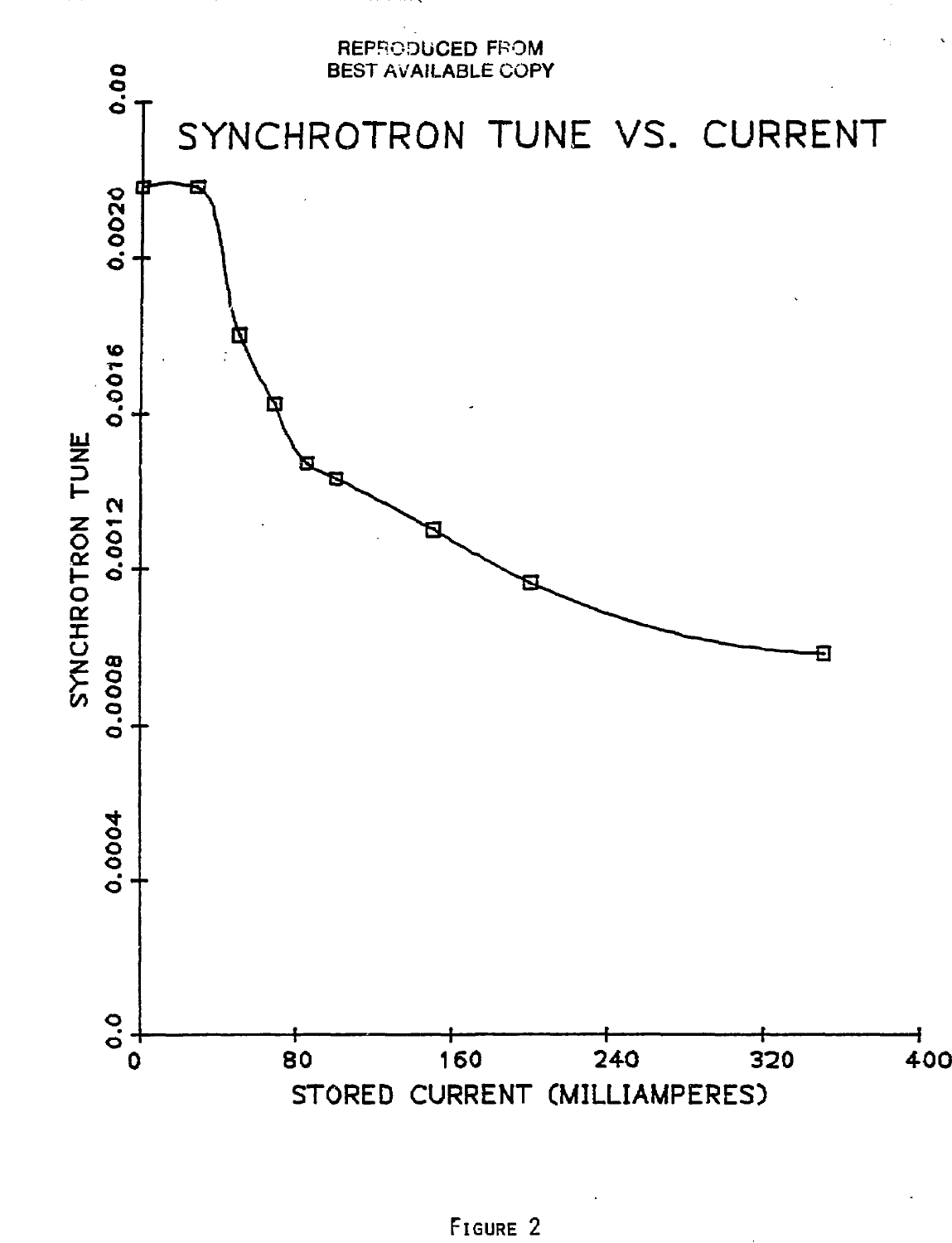